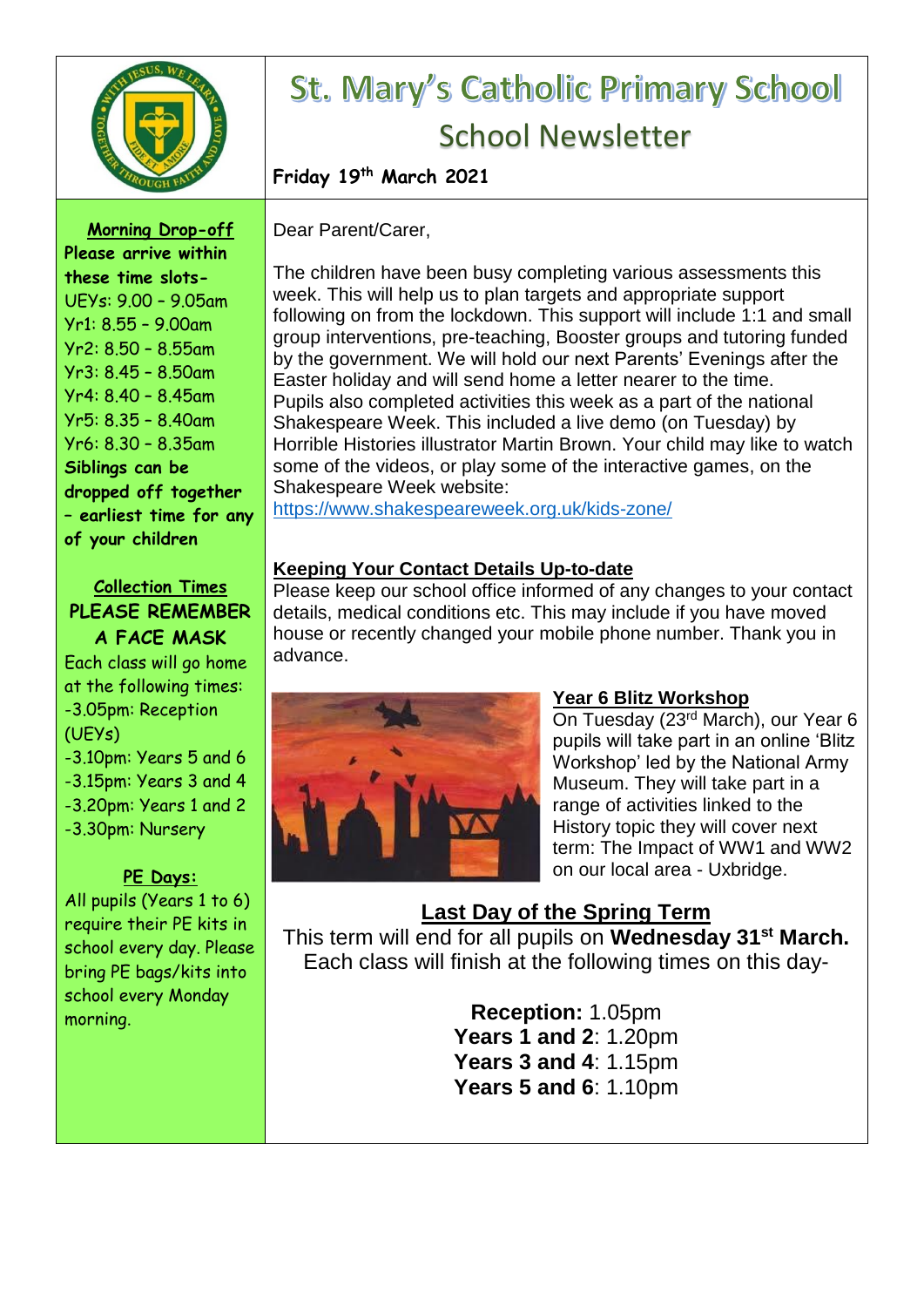# **Last Day of the Spring Term - Nursery**

On **Wednesday 31st March,** all Nursery children (**AM and PM)** should attend the **morning session** which starts at 8:30am and finishes at 11:30am. If your child attends **full time Nursery,** they will finish at **1:30pm**.

#### **Census Day - Sunday**

The census is a survey that happens every 10 years and gives us a picture of all the people and households in England and Wales. The next census takes place on Sunday.

Your answers to the census questions will help organisations make decisions on planning and funding public services in your area, including transport, education and healthcare.

**In school, pupils have been completing activities as a part of the 'Let's Count' education resource programme teaching them about the census.**

**Introduction to the census for children:**

<https://www.youtube.com/watch?v=uFfZZN7Jvs8>

#### **World Autism Awareness Week**

World Autism Awareness Week is back from 29 March to 4 April 2021.

This event has been organised by the National Autistic Society - please visit their website for more information and useful guidance/advice:

#### <https://www.autism.org.uk/>

If you are a parent of a child with autism, you may also want to take a look at the Hillingdon Autistic Care & Support (HACs) website. This includes regular parent workshops, drop-in sessions and support: <https://www.hacs.org.uk/what-s-on>

#### **Music**

**Songs of the week are:** Lean on me (Billy Withers) **<https://youtu.be/fOZ-MySzAac>**

Yancee praise party **<https://youtu.be/v5EC22vjUdg>**

**Composer of the month** John Williams - Hedwig's theme from Harry Potter <https://youtu.be/wtHra9tFISY>

#### **Please remind yourself of the Public Health Guidelines below:**

Students **MUST NOT** come to school if they, or a member of their household, have **one or more of the main COVID symptoms or have been tested for COVID.** The three symptoms are:

- A high temperature
- A new continuous cough
- A loss or change to your sense of smell or taste